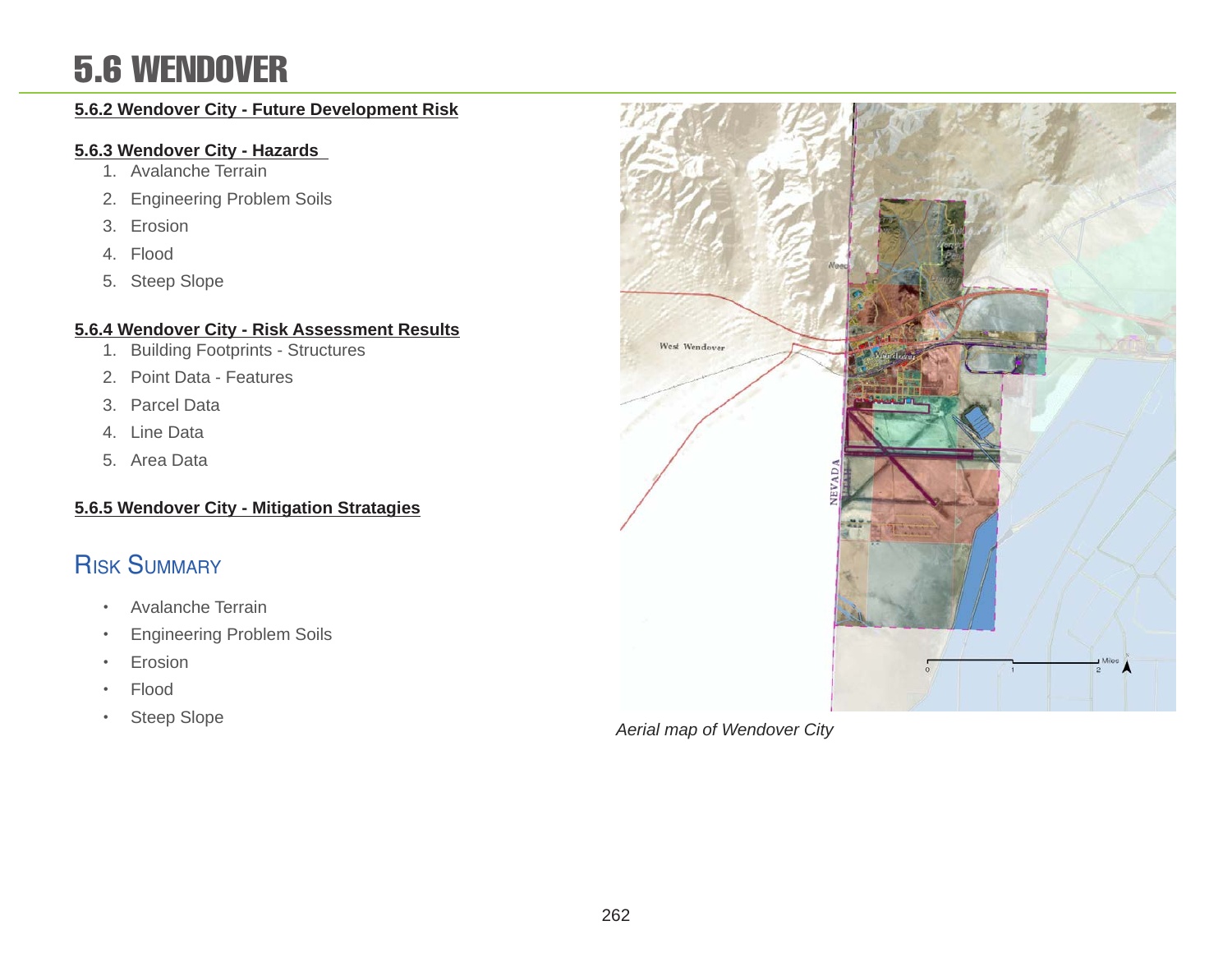### 5.6.2 WENDOVER - FUTURE DEVELOPMENT RISK

#### Future Development Risk

Development on the Utah side is Wendover seems to be slow, and the community has not had significant physical development since the 1990's. However, there is potential risk to new structures from flooding, especially if the city grows south of existing development, or north near the new elementary school.



#### **HazType / Acres**

| <b>Avalanche Terrain</b>            | 216   |
|-------------------------------------|-------|
| <b>Engineering Problem Soils</b>    | 4,309 |
| <b>Erosion</b>                      | 778   |
| <b>FEMA Flood Zone</b>              | 115   |
| <b>Flood_Wetland &amp; Riparian</b> | 161   |
| <b>Flood Soils Purdue</b>           | 1,554 |
| <b>Steep Slope</b>                  | 350   |

| <b>WENDOVER CITY - RISK SUMMARY</b> |                                    |                             |                                  |                                 |                                                      |                     |
|-------------------------------------|------------------------------------|-----------------------------|----------------------------------|---------------------------------|------------------------------------------------------|---------------------|
| <b>Hazard Type</b>                  | Probability of<br><b>Occurence</b> | Population<br><i>Impact</i> | <b>Property</b><br><i>Impact</i> | <b>Econmic</b><br><i>Impact</i> | <b>Future</b><br><b>Development</b><br><i>Impact</i> | <b>Overall Risk</b> |
| Avalanche<br><b>Terrain</b>         | <b>H</b> IGH                       | <b>LOW</b>                  | <b>LOW</b>                       | <b>LOW</b>                      | <b>LOW</b>                                           | <b>LOW</b>          |
| Engineering<br><b>Problem Soils</b> | <b>MODERATE</b>                    | <b>LOW</b>                  | <b>MODERATE</b>                  | <b>MODERATE</b>                 | <b>MODERATE</b>                                      | <b>MODERATE</b>     |
| Erosion                             | <b>HIGH</b>                        | <b>LOW</b>                  | <b>HIGH</b>                      | <b>HIGH</b>                     | <b>LOW</b>                                           | <b>HIGH</b>         |
| Flood                               | <b>HIGH</b>                        | <b>MODERATE</b>             | <b>HIGH</b>                      | <b>MODERATE</b>                 | <b>MODERATE</b>                                      | <b>HIGH</b>         |
| <b>Steep Slope</b>                  | Low                                | <b>LOW</b>                  | <b>LOW</b>                       | <b>LOW</b>                      | <b>MODERATE</b>                                      | <b>LOW</b>          |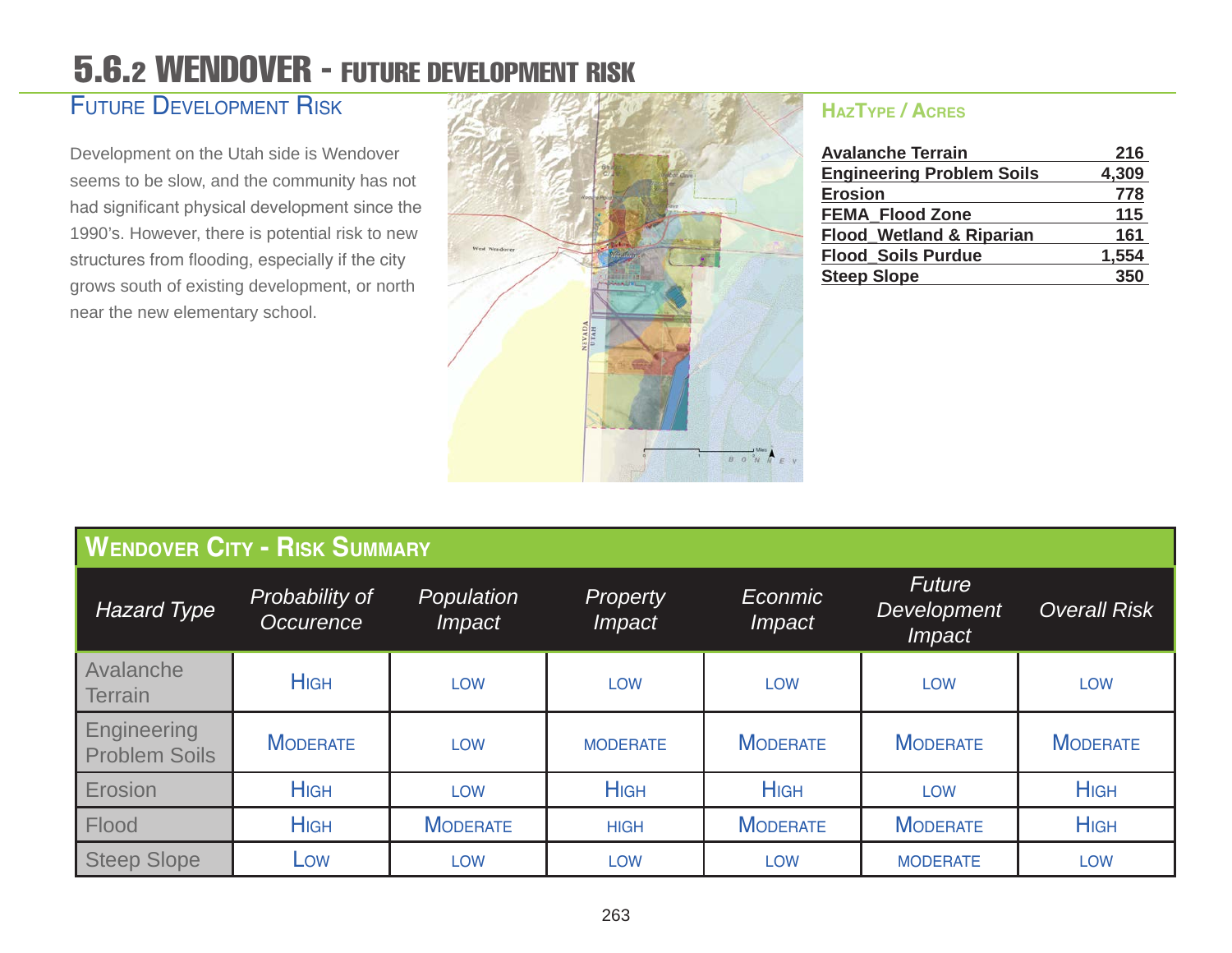### 5.6.3 WENDOVER - HAZARDS

### Avalanche Terrain 216 ac

North of town, there are a few areas with potential avalanche terrain. However, the likelihood of Wendover receiving enough snow for an avalanche is extremely low. There could be potential impacts from avalanche to less than a mile of roads, and maybe some sensitive ground water protection areas.

### Engineering Problem Soils 4,309 ac

Though virtually covered by problem soils, most of the existing homes and other structures/infrastructure in town are already built in areas with good soils. If the city expands in almost any direction, however, that will not be the case, and the risk could increase. Potential losses include 153 businesses, 1 school, 2 churches, 1 fire station, over 50 homes, around 30 miles of roads,

### Erosion 778 ac

Erosive soils exist mostly north of town in the hills above Interstate 80. While the school and some local roads are located in these areas, risk is likely very low. Other potential losses include 8 commercial buildings, 1 school, 2 churches, 35 homes, and 11 miles of roads.

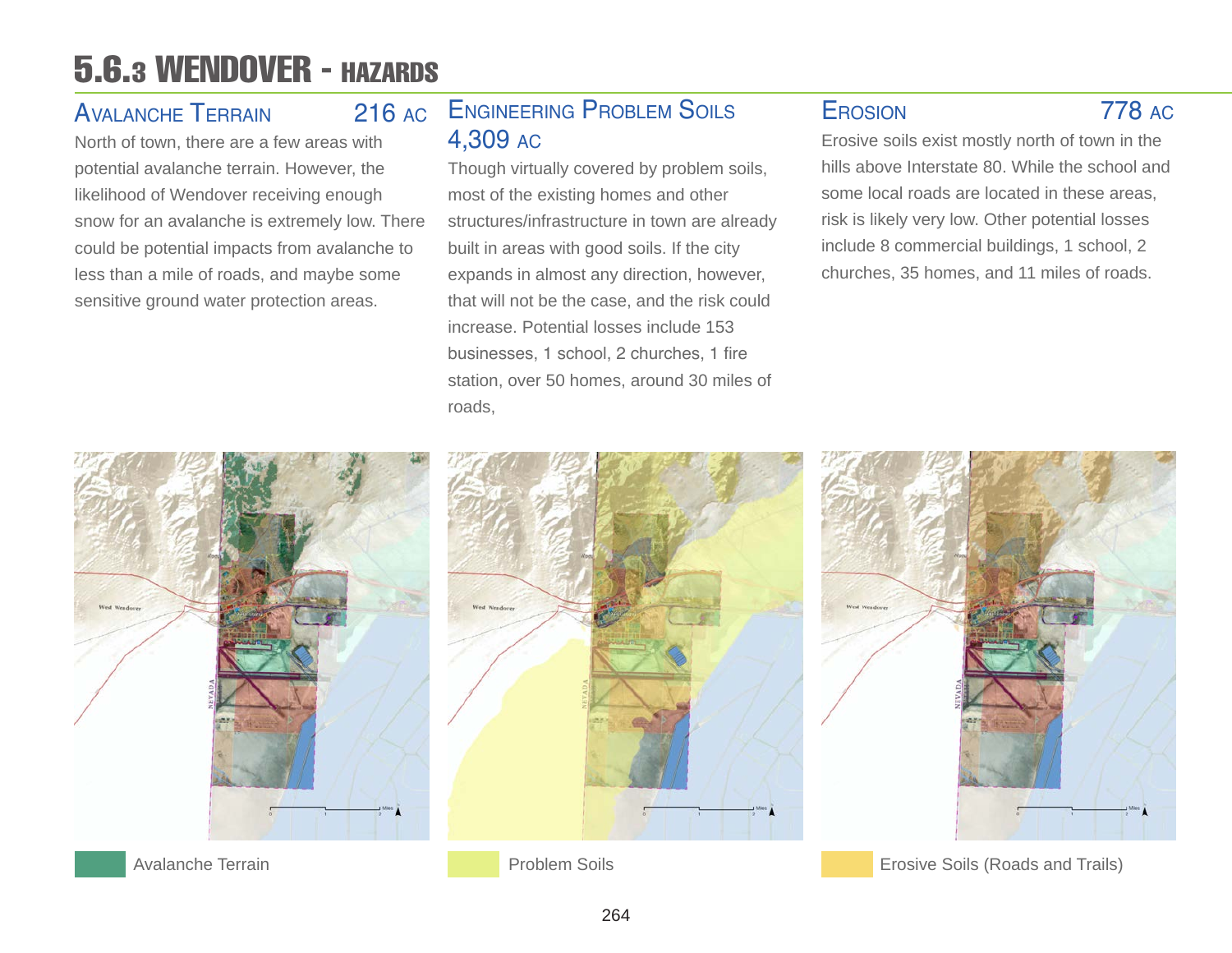### 5.6.3 WENDOVER - HAZARDS

### FEMA FLOOD ZONE

A number of homes are located in the FEMA flood zone, particularly between East Wendover Blvd. and Railroad Drive. Extensive damage could occur during an extreme flood event. Likewise, the roads and other buildings south of the elementary school are also located in a flood zone. Potential losses include 11 businesses, 1 grocery store, 3 schools, 1 church, around 120 homes, and 9 miles of roads.

### 115 AC FLOOD WETLAND & RIPARIAN 161 ac

### FLOOD SOILS PURDUE 1,554 AC

Additional flood prone areas, particularly related to specific soils types in town, are located mostly south and east of town. Parts of residential areas currently exist here, particularly north of, and including, the airport. Potential losses include 137 businesses, 1 firestation, 19 homes, 16 miles of roads, and thousands of acres of grazing allotment lands.

### STEEP SLOPE 350 AC

Steep slopes exist north of town in the hills and benches north of I-80. These areas don't pose an immediate threat, but future development should avoid these areas to prevent future losses. Potential losses include 1 cell tower, 5 miles of roads, and 73,000 acreas of grazing allotment lands.

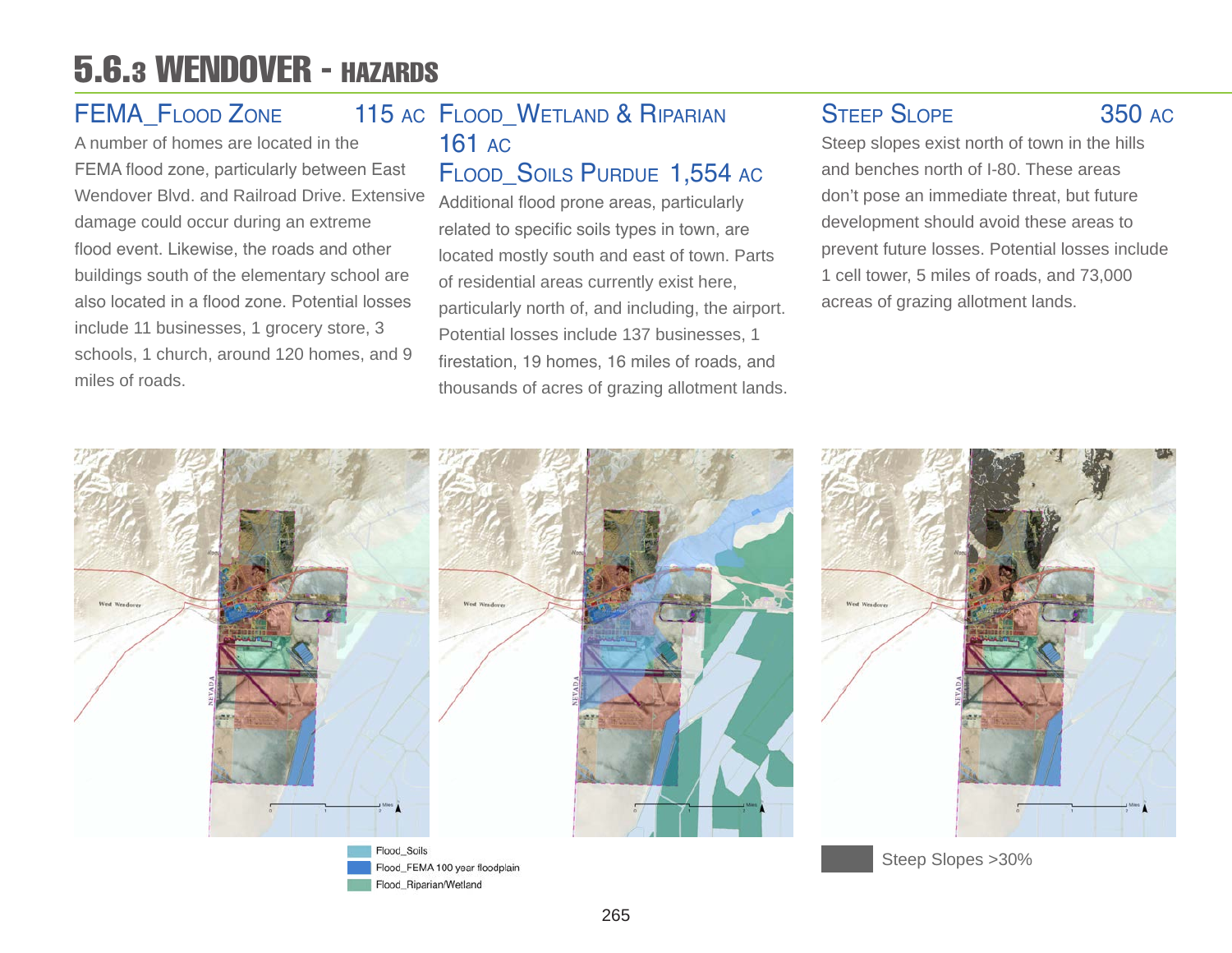### 5.6.4.1 WENDOVER - RISK ASSESMENT RESULTS - STRUCTURES

| <b>WENDOVER CITY - BUILDING FOOTPRINT - POTENTIAL LOSS TABLE</b> |                            |                    |                 |  |  |
|------------------------------------------------------------------|----------------------------|--------------------|-----------------|--|--|
| <b>Hazard</b>                                                    | Category                   | <b>Type</b>        | # of Facilities |  |  |
| DwellingsWithBasements                                           | Commercial                 | Commercial         | 153             |  |  |
| DwellingsWithBasements                                           | <b>Community Resource</b>  | Ed_Kto12           | 1               |  |  |
| DwellingsWithBasements                                           | <b>Community Resource</b>  | Museum             | 5               |  |  |
| DwellingsWithBasements                                           | <b>Community Resource</b>  | PlaceofWorship     | $\overline{2}$  |  |  |
| DwellingsWithBasements                                           | <b>Emergency Facility</b>  | FireStation        | $\mathbf{1}$    |  |  |
| DwellingsWithBasements                                           | <b>Emergency Facility</b>  | MedicalFacility    | $\overline{2}$  |  |  |
| DwellingsWithBasements                                           | <b>Government Facility</b> | LocalGov           | 3               |  |  |
| DwellingsWithBasements                                           | <b>Government Facility</b> | Well               | 1               |  |  |
| DwellingsWithBasements                                           | Industrical                | Industrial         | 22              |  |  |
| DwellingsWithBasements                                           | Residential                | Apartment          | 9               |  |  |
| DwellingsWithBasements                                           | Residential                | Commercial         |                 |  |  |
|                                                                  |                            | <b>Residential</b> | 3               |  |  |
| DwellingsWithBasements                                           | Residential                | <b>Duplex</b>      | $\mathbf{1}$    |  |  |
| DwellingsWithBasements                                           | Residential                | Fourplex_Triplex   | 9               |  |  |
| DwellingsWithBasements                                           | Residential                | Manufactured       | 4               |  |  |
| DwellingsWithBasements                                           | <b>Residential</b>         | Res_MobileHome     | 16              |  |  |
| DwellingsWithBasements                                           | Residential                | Residential        | 18              |  |  |
| DwellingsWithoutBasements                                        | Commercial                 | Commercial         | 153             |  |  |
| <b>DwellingsWithoutBasements</b>                                 | <b>Community Resource</b>  | Ed_Kto12           | 1               |  |  |
| <b>DwellingsWithoutBasements</b>                                 | <b>Community Resource</b>  | Museum             | 5               |  |  |
| DwellingsWithoutBasements                                        | <b>Community Resource</b>  | PlaceofWorship     | $\overline{2}$  |  |  |
| <b>DwellingsWithoutBasements</b>                                 | <b>Emergency Facility</b>  | FireStation        | 1               |  |  |
| <b>DwellingsWithoutBasements</b>                                 | <b>Emergency Facility</b>  | MedicalFacility    | $\overline{2}$  |  |  |
| DwellingsWithoutBasements                                        | <b>Government Facility</b> | LocalGov           | 3               |  |  |
| DwellingsWithoutBasements                                        | <b>Government Facility</b> | Well               | 1               |  |  |
| DwellingsWithoutBasements                                        | Industrical                | Industrial         | 22              |  |  |
| <b>DwellingsWithoutBasements</b>                                 | Residential                | Apartment          | 9               |  |  |
| DwellingsWithoutBasements                                        | Residential                | Commercial         |                 |  |  |
|                                                                  |                            | Residential        | 3               |  |  |
| DwellingsWithoutBasements                                        | Residential                | Duplex             | 1               |  |  |
| <b>DwellingsWithoutBasements</b>                                 | <b>Residential</b>         | Fourplex_Triplex   | 9               |  |  |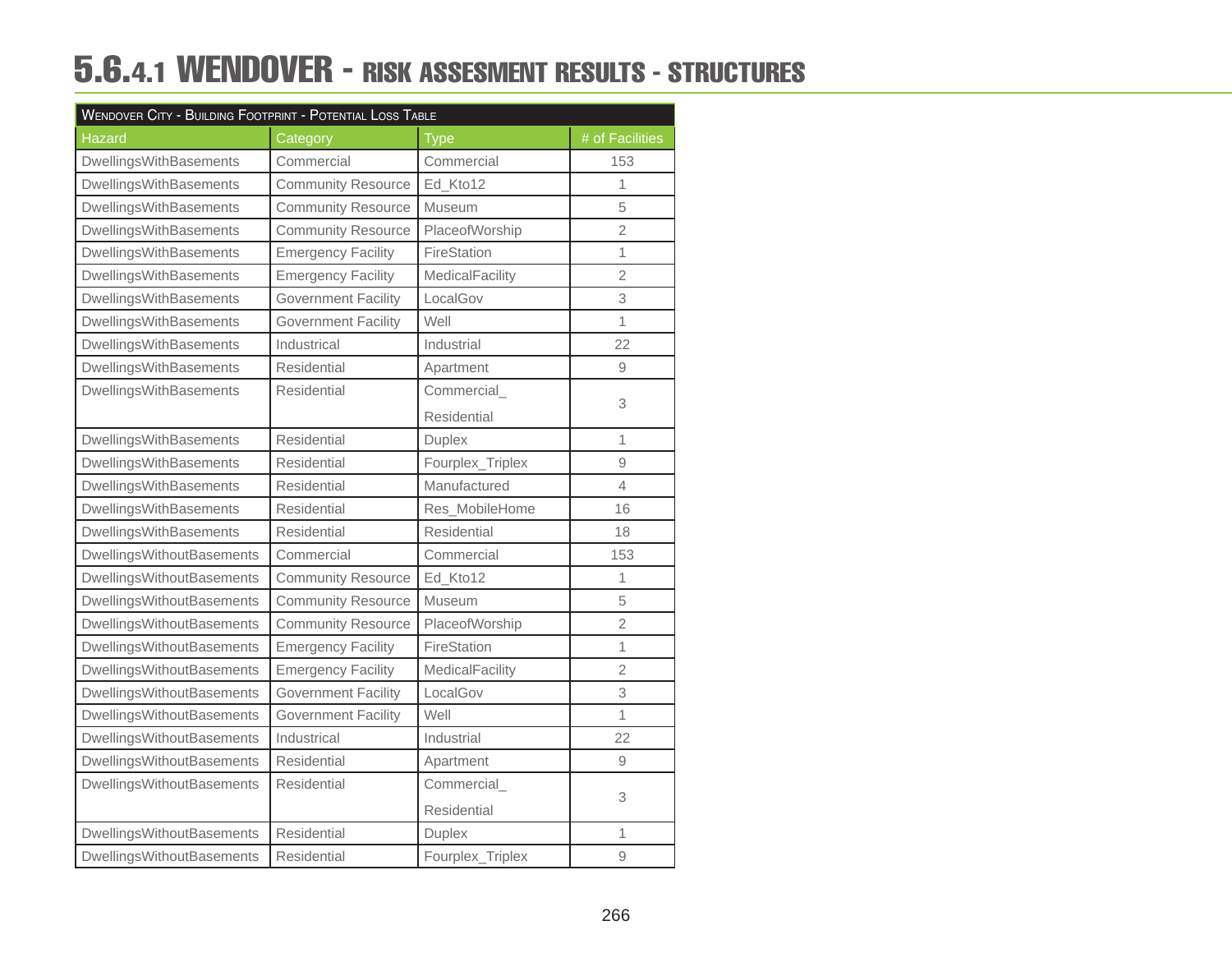### 5.6.4.1 WENDOVER - RISK ASSESMENT RESULTS - STRUCTURES

| WENDOVER CITY - BUILDING FOOTPRINT - POTENTIAL LOSS TABLE |                            |                    |                          |  |  |
|-----------------------------------------------------------|----------------------------|--------------------|--------------------------|--|--|
| Hazard                                                    | Category                   | <b>Type</b>        | # of Facilities          |  |  |
| <b>DwellingsWithoutBasements</b>                          | Residential                | Manufactured       | $\overline{\mathcal{A}}$ |  |  |
| <b>DwellingsWithoutBasements</b>                          | Residential                | Res_MobileHome     | 16                       |  |  |
| DwellingsWithoutBasements                                 | Residential                | Residential        | 18                       |  |  |
| Erosion_OffRoadTrail                                      | Commercial                 | Commercial         | 8                        |  |  |
| Erosion_OffRoadTrail                                      | <b>Community Resource</b>  | Ed_Kto12           | 1                        |  |  |
| Erosion_OffRoadTrail                                      | <b>Community Resource</b>  | PlaceofWorship     | $\overline{2}$           |  |  |
| Erosion_OffRoadTrail                                      | <b>Emergency Facility</b>  | MedicalFacility    | $\overline{2}$           |  |  |
| Erosion_OffRoadTrail                                      | <b>Government Facility</b> | LocalGov           | 3                        |  |  |
| Erosion_OffRoadTrail                                      | <b>Government Facility</b> | Well               | $\overline{1}$           |  |  |
| Erosion_OffRoadTrail                                      | Industrical                | Industrial         | $\overline{2}$           |  |  |
| Erosion_OffRoadTrail                                      | Residential                | Apartment          | 8                        |  |  |
| Erosion_OffRoadTrail                                      | <b>Residential</b>         | Commercial         |                          |  |  |
|                                                           |                            | <b>Residential</b> | 3                        |  |  |
| Erosion_OffRoadTrail                                      | Residential                | Fourplex_Triplex   | 9                        |  |  |
| Erosion_OffRoadTrail                                      | Residential                | Manufactured       | $\overline{1}$           |  |  |
| Erosion_OffRoadTrail                                      | Residential                | Residential        | 17                       |  |  |
| Erosion_RoadTrail                                         | Commercial                 | Commercial         | 8                        |  |  |
| Erosion_RoadTrail                                         | <b>Community Resource</b>  | Ed_Kto12           | 1                        |  |  |
| Erosion_RoadTrail                                         | <b>Community Resource</b>  | PlaceofWorship     | $\overline{2}$           |  |  |
| Erosion_RoadTrail                                         | <b>Emergency Facility</b>  | MedicalFacility    | $\overline{2}$           |  |  |
| Erosion_RoadTrail                                         | <b>Government Facility</b> | LocalGov           | 3                        |  |  |
| Erosion_RoadTrail                                         | <b>Government Facility</b> | Well               | $\overline{1}$           |  |  |
| Erosion_RoadTrail                                         | Industrical                | Industrial         | $\overline{2}$           |  |  |
| Erosion_RoadTrail                                         | Residential                | Apartment          | 8                        |  |  |
| Erosion_RoadTrail                                         | Residential                | Commercial         |                          |  |  |
|                                                           |                            | Residential        | 3                        |  |  |
| Erosion_RoadTrail                                         | <b>Residential</b>         | Fourplex_Triplex   | 9                        |  |  |
| Erosion_RoadTrail                                         | Residential                | Manufactured       | $\overline{1}$           |  |  |
| Erosion_RoadTrail                                         | Residential                | Residential        | 17                       |  |  |
| FEMA_FloodZone                                            | Commercial                 | Commercial         | 11                       |  |  |
| FEMA_FloodZone                                            | Commercial                 | Grocery_Store      | $\overline{1}$           |  |  |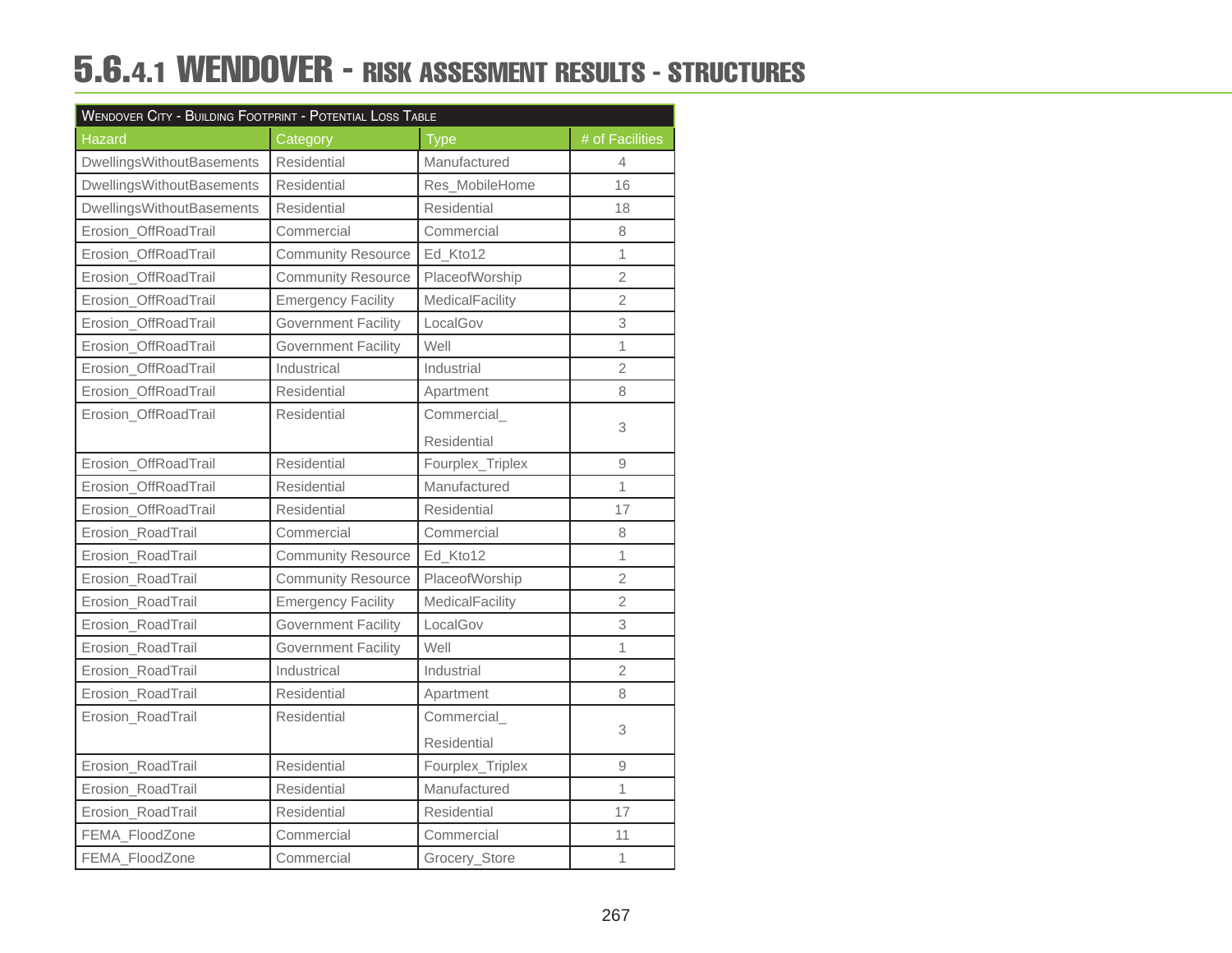### 5.6.4.1 WENDOVER - RISK ASSESMENT RESULTS - STRUCTURES

| WENDOVER CITY - BUILDING FOOTPRINT - POTENTIAL LOSS TABLE |                            |                    |                 |  |
|-----------------------------------------------------------|----------------------------|--------------------|-----------------|--|
| <b>Hazard</b>                                             | Category                   | <b>Type</b>        | # of Facilities |  |
| FEMA FloodZone                                            | <b>Community Resource</b>  | Ed_Kto12           | 2               |  |
| FEMA_FloodZone                                            | <b>Community Resource</b>  | Ed_PreK            | 1               |  |
| FEMA_FloodZone                                            | <b>Community Resource</b>  | PlaceofWorship     | 1               |  |
| FEMA FloodZone                                            | <b>Emergency Facility</b>  | MedicalFacility    | $\overline{2}$  |  |
| FEMA_FloodZone                                            | <b>Government Facility</b> | Post Office        | 1               |  |
| FEMA_FloodZone                                            | <b>Government Facility</b> | Well               | 1               |  |
| FEMA FloodZone                                            | Residential                | Apartment          | 14              |  |
| FEMA_FloodZone                                            | <b>Residential</b>         | <b>Duplex</b>      | 3               |  |
| FEMA_FloodZone                                            | <b>Residential</b>         | Fourplex_Triplex   | 10              |  |
| FEMA FloodZone                                            | <b>Residential</b>         | Manufactured       | 12              |  |
| FEMA_FloodZone                                            | <b>Residential</b>         | Res_MobileHome     | 27              |  |
| FEMA_FloodZone                                            | Residential                | <b>Residential</b> | 79              |  |
| Flood_SoilsPurdue                                         | Commercial                 | Commercial         | 137             |  |
| Flood_SoilsPurdue                                         | <b>Community Resource</b>  | Museum             | 5               |  |
| Flood_SoilsPurdue                                         | <b>Emergency Facility</b>  | FireStation        | 1               |  |
| Flood SoilsPurdue                                         | Industrical                | Industrial         | 1               |  |
| Flood_SoilsPurdue                                         | Residential                | Apartment          | 1               |  |
| Flood_SoilsPurdue                                         | <b>Residential</b>         | <b>Duplex</b>      | 1               |  |
| Flood_SoilsPurdue                                         | <b>Residential</b>         | Manufactured       | 3               |  |
| Flood_SoilsPurdue                                         | <b>Residential</b>         | Res_MobileHome     | 16              |  |
| Flood_SoilsPurdue                                         | <b>Residential</b>         | Residential        | 1               |  |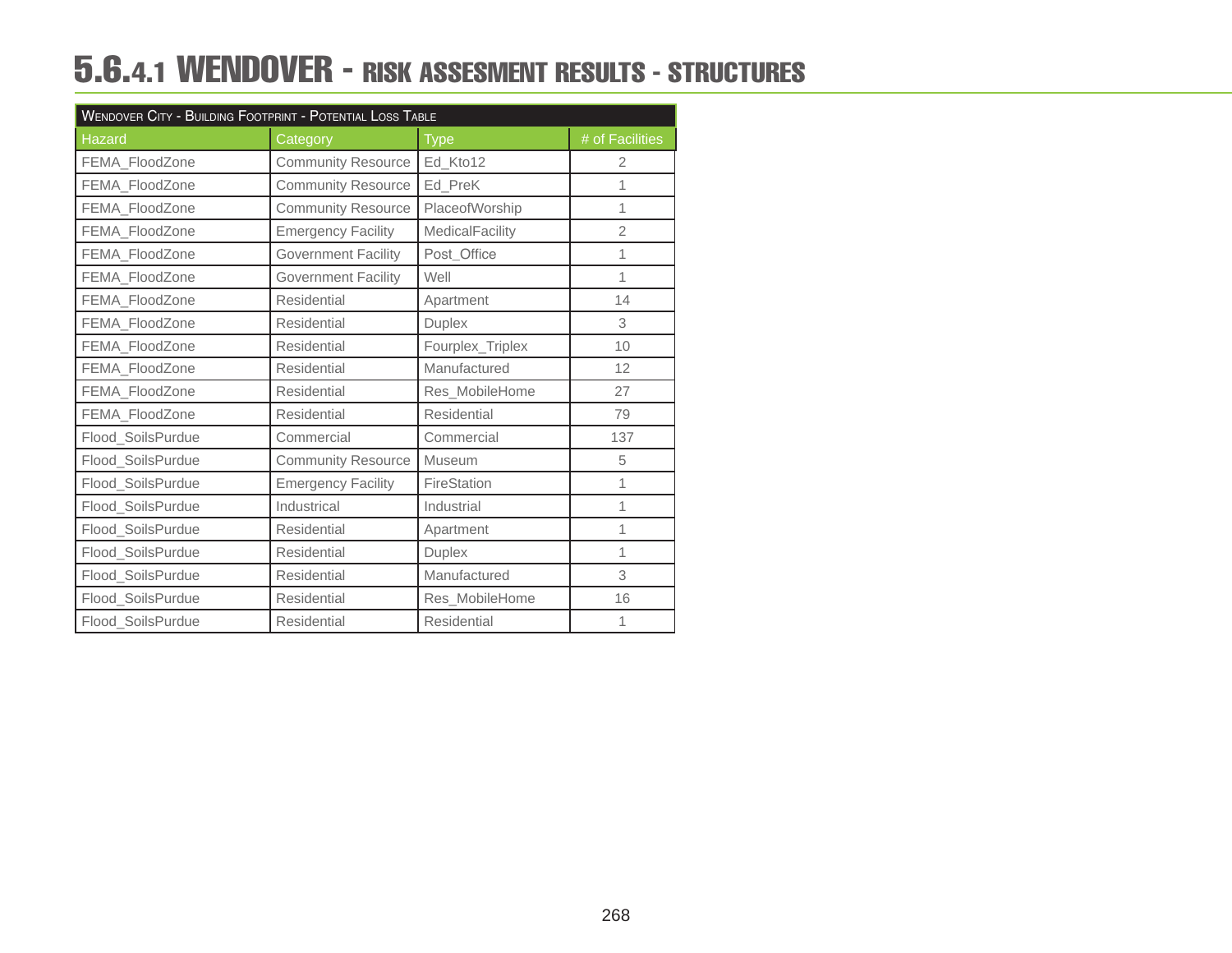### 5.6.4.2 WENDOVER - RISK ASSESMENT RESULTS - CRITICAL FACILITIES

| <b>WENDOVER CITY - CRITICAL FACILITIES - POTENTIAL LOSS TABLE</b> |                |                                 |                 |  |  |
|-------------------------------------------------------------------|----------------|---------------------------------|-----------------|--|--|
| <b>Hazard</b>                                                     | Category       | <b>Type</b>                     | # of Facilities |  |  |
| DwellingsWithBasements                                            | Community      | <b>ED_K12</b>                   | 1               |  |  |
| DwellingsWithBasements                                            | Community      | PlaceofWorship                  | 1               |  |  |
| DwellingsWithBasements                                            | Emegency       | NationalShelterSystemFacility   | 1               |  |  |
| DwellingsWithBasements                                            | Emergency      | FireStation                     | 1               |  |  |
| DwellingsWithBasements                                            | Emergency      | HealthCareFacility              | $\overline{2}$  |  |  |
| DwellingsWithBasements                                            | Other          | Tower_                          |                 |  |  |
|                                                                   |                | AntennaStructureRegistrate      | 6               |  |  |
| DwellingsWithBasements                                            | Other          | Tower_Cellular                  | $\overline{2}$  |  |  |
| DwellingsWithBasements                                            | Other          | Tower_FMTransmission            | 1               |  |  |
| DwellingsWithBasements                                            | Other          | Tower_                          |                 |  |  |
|                                                                   |                | LandMobilePrivateTransmission   | 16              |  |  |
| DwellingsWithBasements                                            | Other          | Tower MicrowaveService          | 10              |  |  |
| DwellingsWithBasements                                            | Other          | Tower_TVAnalog                  | 5               |  |  |
| DwellingsWithBasements                                            | Recreation     | Museum                          | 1               |  |  |
| DwellingsWithBasements                                            | Transportation | Airport                         | $\overline{2}$  |  |  |
| DwellingsWithBasements                                            | Transportation | Bridge_Road                     | 3               |  |  |
| DwellingsWithBasements                                            | Water          | Well_Log                        | 18              |  |  |
| DwellingsWithBasements                                            | Water          | Well_UndergroudInjectionControl | $\mathbf{1}$    |  |  |
| <b>DwellingsWithoutBasements</b>                                  | Community      | <b>ED_K12</b>                   | 1               |  |  |
| <b>DwellingsWithoutBasements</b>                                  | Community      | PlaceofWorship                  | 1               |  |  |
| <b>DwellingsWithoutBasements</b>                                  | Emegency       | NationalShelterSystemFacility   | 1               |  |  |
| <b>DwellingsWithoutBasements</b>                                  | Emergency      | FireStation                     | 1               |  |  |
| DwellingsWithoutBasements                                         | Emergency      | HealthCareFacility              | 2               |  |  |
| <b>DwellingsWithoutBasements</b>                                  | Other          | Tower_                          |                 |  |  |
|                                                                   |                | AntennaStructureRegistrate      | 6               |  |  |
| DwellingsWithoutBasements                                         | Other          | Tower_Cellular                  | $\overline{2}$  |  |  |
| <b>DwellingsWithoutBasements</b>                                  | Other          | Tower_FMTransmission            | 1               |  |  |
| DwellingsWithoutBasements                                         | Other          | Tower                           |                 |  |  |
|                                                                   |                | LandMobilePrivateTransmission   | 16              |  |  |
| <b>DwellingsWithoutBasements</b>                                  | Other          | Tower_MicrowaveService          | 10              |  |  |
| <b>DwellingsWithoutBasements</b>                                  | Other          | Tower_TVAnalog                  | 5               |  |  |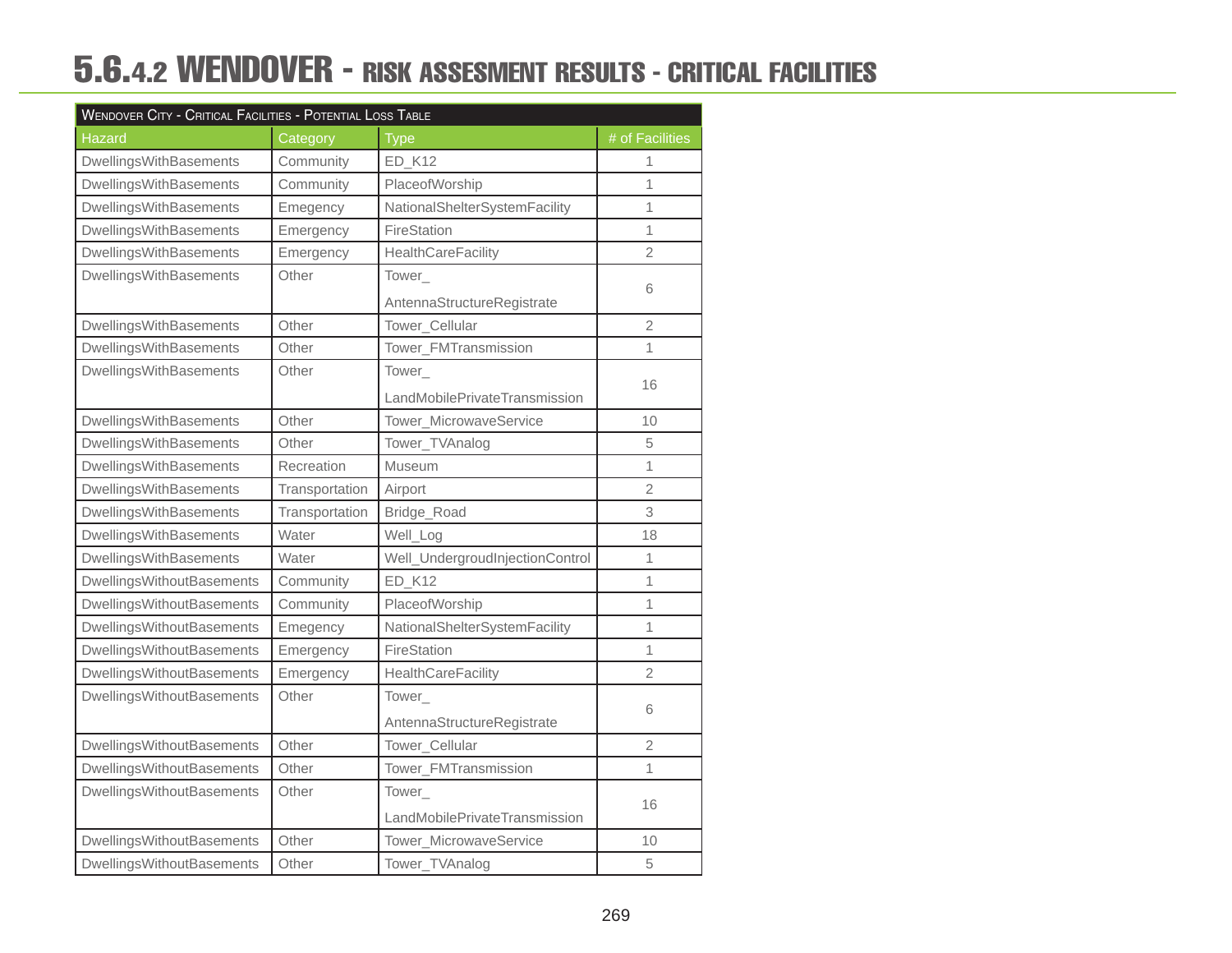### 5.6.4.2 WENDOVER - RISK ASSESMENT RESULTS - CRITICAL FACILITIES

| <b>WENDOVER CITY - CRITICAL FACILITIES - POTENTIAL LOSS TABLE</b> |                |                                 |                 |  |  |
|-------------------------------------------------------------------|----------------|---------------------------------|-----------------|--|--|
| <b>Hazard</b>                                                     | Category       | <b>Type</b>                     | # of Facilities |  |  |
| <b>DwellingsWithoutBasements</b>                                  | Recreation     | Museum                          | 1               |  |  |
| DwellingsWithoutBasements                                         | Transportation | Airport                         | $\overline{2}$  |  |  |
| <b>DwellingsWithoutBasements</b>                                  | Transportation | Bridge_Road                     | 3               |  |  |
| <b>DwellingsWithoutBasements</b>                                  | Water          | Well_Log                        | 18              |  |  |
| <b>DwellingsWithoutBasements</b>                                  | Water          | Well_UndergroudInjectionControl | 1               |  |  |
| Erosion_OffRoadTrail                                              | Community      | ED_K12                          | 1               |  |  |
| Erosion_OffRoadTrail                                              | Community      | PlaceofWorship                  | 1               |  |  |
| Erosion_OffRoadTrail                                              | Emegency       | NationalShelterSystemFacility   | 1               |  |  |
| Erosion_OffRoadTrail                                              | Emergency      | <b>HealthCareFacility</b>       | $\overline{2}$  |  |  |
| Erosion_OffRoadTrail                                              | Other          | Tower_                          |                 |  |  |
|                                                                   |                | AntennaStructureRegistrate      | 4               |  |  |
| Erosion_OffRoadTrail                                              | Other          | Tower_Cellular                  | 2               |  |  |
| Erosion_OffRoadTrail                                              | Other          | Tower_FMTransmission            | 1               |  |  |
| Erosion_OffRoadTrail                                              | Other          | Tower_                          |                 |  |  |
|                                                                   |                | LandMobilePrivateTransmission   | 11              |  |  |
| Erosion_OffRoadTrail                                              | Other          | Tower_MicrowaveService          | 8               |  |  |
| Erosion OffRoadTrail                                              | Other          | Tower_TVAnalog                  | 5               |  |  |
| Erosion_OffRoadTrail                                              | Transportation | Bridge_Road                     | $\overline{2}$  |  |  |
| Erosion_OffRoadTrail                                              | Water          | Well_Log                        | $\overline{4}$  |  |  |
| Erosion_RoadTrail                                                 | Community      | ED_K12                          | 1               |  |  |
| Erosion_RoadTrail                                                 | Community      | PlaceofWorship                  | 1               |  |  |
| Erosion_RoadTrail                                                 | Emegency       | NationalShelterSystemFacility   | 1               |  |  |
| Erosion_RoadTrail                                                 | Emergency      | <b>HealthCareFacility</b>       | $\overline{2}$  |  |  |
| Erosion_RoadTrail                                                 | Other          | Tower_                          |                 |  |  |
|                                                                   |                | AntennaStructureRegistrate      | 4               |  |  |
| Erosion_RoadTrail                                                 | Other          | Tower_Cellular                  | $\overline{2}$  |  |  |
| Erosion_RoadTrail                                                 | Other          | Tower_FMTransmission            | 1               |  |  |
| Erosion_RoadTrail                                                 | Other          | Tower_                          |                 |  |  |
|                                                                   |                | LandMobilePrivateTransmission   | 11              |  |  |
| Erosion RoadTrail                                                 | Other          | Tower_MicrowaveService          | 8               |  |  |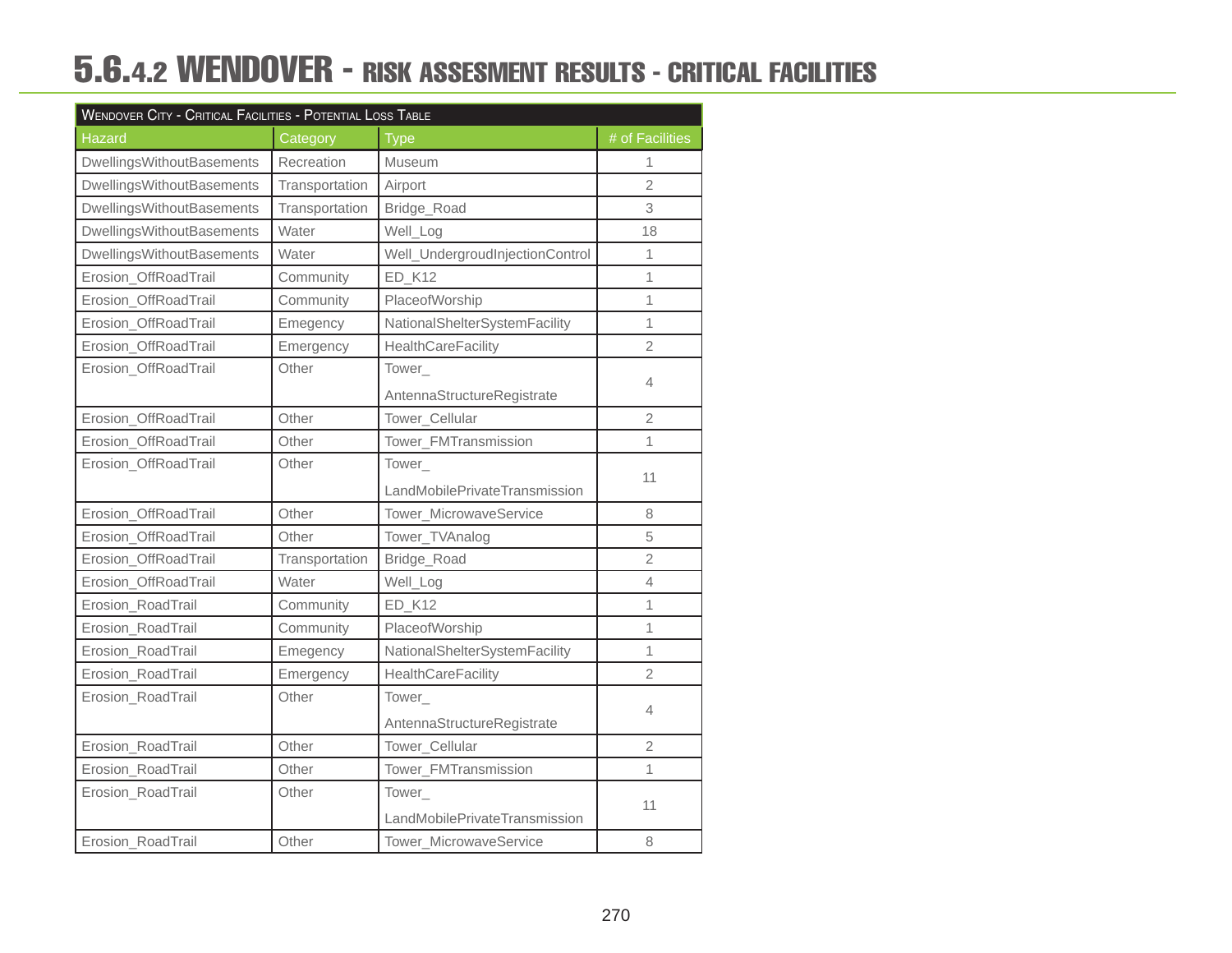### 5.6.4.2 WENDOVER - RISK ASSESMENT RESULTS - CRITICAL FACILITIES

| <b>WENDOVER CITY - CRITICAL FACILITIES - POTENTIAL LOSS TABLE</b> |                |                               |                 |  |  |
|-------------------------------------------------------------------|----------------|-------------------------------|-----------------|--|--|
| <b>Hazard</b>                                                     | Category       | <b>Type</b>                   | # of Facilities |  |  |
| Erosion_RoadTrail                                                 | Other          | Tower_TVAnalog                | 5               |  |  |
| Erosion_RoadTrail                                                 | Transportation | Bridge_Road                   | $\overline{2}$  |  |  |
| Erosion_RoadTrail                                                 | Water          | Well_Log                      | $\overline{4}$  |  |  |
| FEMA_FloodZone                                                    | Community      | Ed PreK                       | 1               |  |  |
| FEMA_FloodZone                                                    | Community      | GroceryStore                  | 1               |  |  |
| FEMA_FloodZone                                                    | Community      | PlaceofWorship                | $\overline{2}$  |  |  |
| FEMA_FloodZone                                                    | Emergency      | <b>HealthCareFacility</b>     | $\overline{2}$  |  |  |
| FEMA_FloodZone                                                    | Government     | PostOffice                    | 1               |  |  |
| FEMA_FloodZone                                                    | Transportation | Bridge_Road                   | $\overline{2}$  |  |  |
| FEMA_FloodZone                                                    | Water          | Well_Log                      | $\overline{7}$  |  |  |
| Flood_SoilsPurdue                                                 | Emergency      | FireStation                   | 1               |  |  |
| Flood_SoilsPurdue                                                 | Other          | Tower                         |                 |  |  |
|                                                                   |                | AntennaStructureRegistrate    | $\overline{2}$  |  |  |
| Flood_SoilsPurdue                                                 | Other          | Tower_                        |                 |  |  |
|                                                                   |                | LandMobilePrivateTransmission | 3               |  |  |
| Flood_SoilsPurdue                                                 | Other          | Tower_MicrowaveService        | $\overline{2}$  |  |  |
| Flood_SoilsPurdue                                                 | Recreation     | Museum                        | 1               |  |  |
| Flood_SoilsPurdue                                                 | Transportation | Airport                       | $\overline{2}$  |  |  |
| Flood_SoilsPurdue                                                 | Transportation | Bridge_Road                   | 1               |  |  |
| Flood_SoilsPurdue                                                 | Water          | Well_Log                      | 10              |  |  |
| Flood_Wetland/Riparian                                            | Other          | Tower_                        |                 |  |  |
|                                                                   |                | LandMobilePrivateTransmission | 1               |  |  |
| SteepSlope                                                        | Other          | Tower                         |                 |  |  |
|                                                                   |                | LandMobilePrivateTransmission |                 |  |  |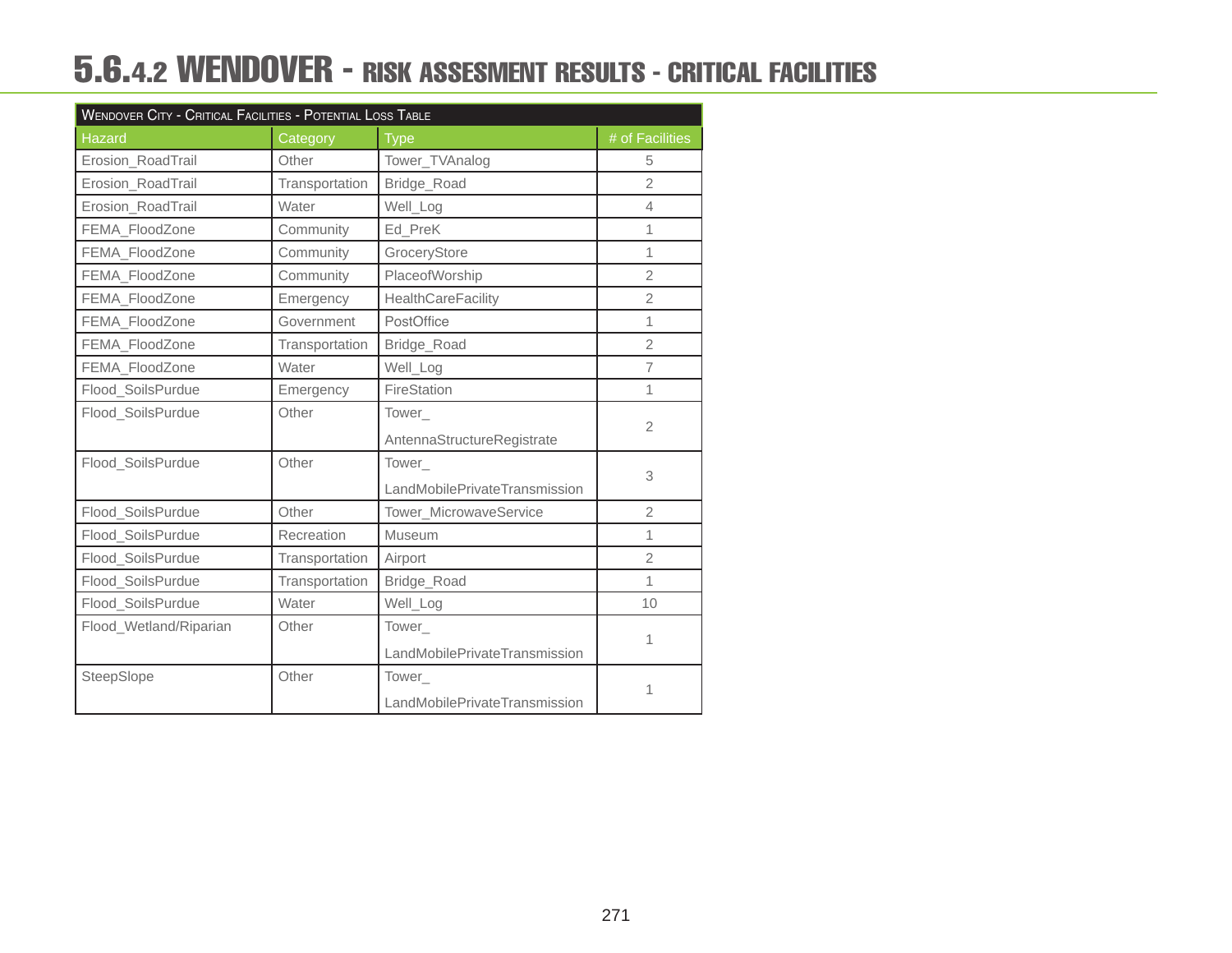# 5.6.4.3 WENDOVER | RISK ASSESMENT RESULTS | PARCEL DATA

|                        | <b>WENDOVER CITY - RISK ASSESSMENT - CRITICAL INFRASTRUCTURE PARCEL DATA</b> |                     |                |                            |                                  |  |
|------------------------|------------------------------------------------------------------------------|---------------------|----------------|----------------------------|----------------------------------|--|
| Hazard                 | <b>Infrastructure Category</b>                                               | Infrastructure Type | # of Parcels   | <b>Sum Parcel</b><br>Acres | <b>Sum Total Market</b><br>Value |  |
| AvalanchTerrain        | <b>BLM</b>                                                                   | <b>BLM</b>          | 3              |                            | $\mathcal{S}$ -                  |  |
| AvalanchTerrain        | Commercial                                                                   | Commercial          | 6              | 251.8                      | \$655,554.0                      |  |
| AvalanchTerrain        | None                                                                         | None                | 5              | 489.5                      | \$1,000.0                        |  |
| AvalanchTerrain        | <b>SITLA</b>                                                                 | <b>SITLA</b>        | $\mathbf{1}$   |                            | $\mathcal{S}$ -                  |  |
| DwellingsWithBasements | <b>BLM</b>                                                                   | <b>BLM</b>          | 3              |                            | $S-$                             |  |
| DwellingsWithBasements | Commercial                                                                   | Commercial          | 87             | 1,519.3                    | \$12,496,284.0                   |  |
| DwellingsWithBasements | <b>DOD</b>                                                                   | <b>DOD</b>          | $\mathbf 1$    |                            | $\mathcal{S}$ -                  |  |
| DwellingsWithBasements | Ed_Kto12                                                                     | Community_Resources | $\mathbf{1}$   | 0.3                        | \$139,092.0                      |  |
| DwellingsWithBasements | Fire_Station/Emergency_Med                                                   | EmergencyServices   | $\mathbf{1}$   | 490.3                      | \$500.0                          |  |
| DwellingsWithBasements | Health Care                                                                  | EmergencyServices   | $\overline{2}$ | 0.4                        | \$214,272.0                      |  |
| DwellingsWithBasements | Manufacture_Industry                                                         | Other               | $\overline{2}$ | 63.7                       | \$1,300,628.0                    |  |
| DwellingsWithBasements | None                                                                         | None                | 35             | 973.8                      | \$5,266,107.0                    |  |
| DwellingsWithBasements | PlaceofWorship                                                               | Community_Resources | $\mathbf{1}$   | 2.6                        | $\mathcal{S}$ -                  |  |
| DwellingsWithBasements | Police Department/Local_Gov_Fac                                              | EmergencyServices   | $\mathbf{1}$   | 0.5                        | $\mathbb{S}^-$                   |  |
| DwellingsWithBasements | Res_Munfacture_Mobile_Hookups                                                | Residential         | $\overline{7}$ | 7.5                        | \$953,540.0                      |  |
| DwellingsWithBasements | Residential                                                                  | Residential         | 44             | 18.6                       | \$3,857,437.0                    |  |
| DwellingsWithBasements | Residential_Commercial                                                       | Residential         | 3              | 6.4                        | \$587,380.0                      |  |
| DwellingsWithBasements | Residential_MultiFamily                                                      | Residential         | 64             | 18.5                       | \$8,082,525.0                    |  |
| DwellingsWithBasements | <b>SITLA</b>                                                                 | <b>SITLA</b>        | $\overline{4}$ |                            | $\frac{2}{2}$                    |  |
| Erosion_RoadTrail      | <b>BLM</b>                                                                   | <b>BLM</b>          | 3              |                            | $\mathbb{S}$ -                   |  |
| Erosion_RoadTrail      | Commercial                                                                   | Commercial          | 30             | 387.1                      | \$9,401,048.0                    |  |
| Erosion_RoadTrail      | Ed_Kto12                                                                     | Community_Resources | $\mathbf{1}$   | 0.3                        | \$139,092.0                      |  |
| Erosion_RoadTrail      | Health_Care                                                                  | EmergencyServices   | $\mathbf{2}$   | 0.4                        | \$214,272.0                      |  |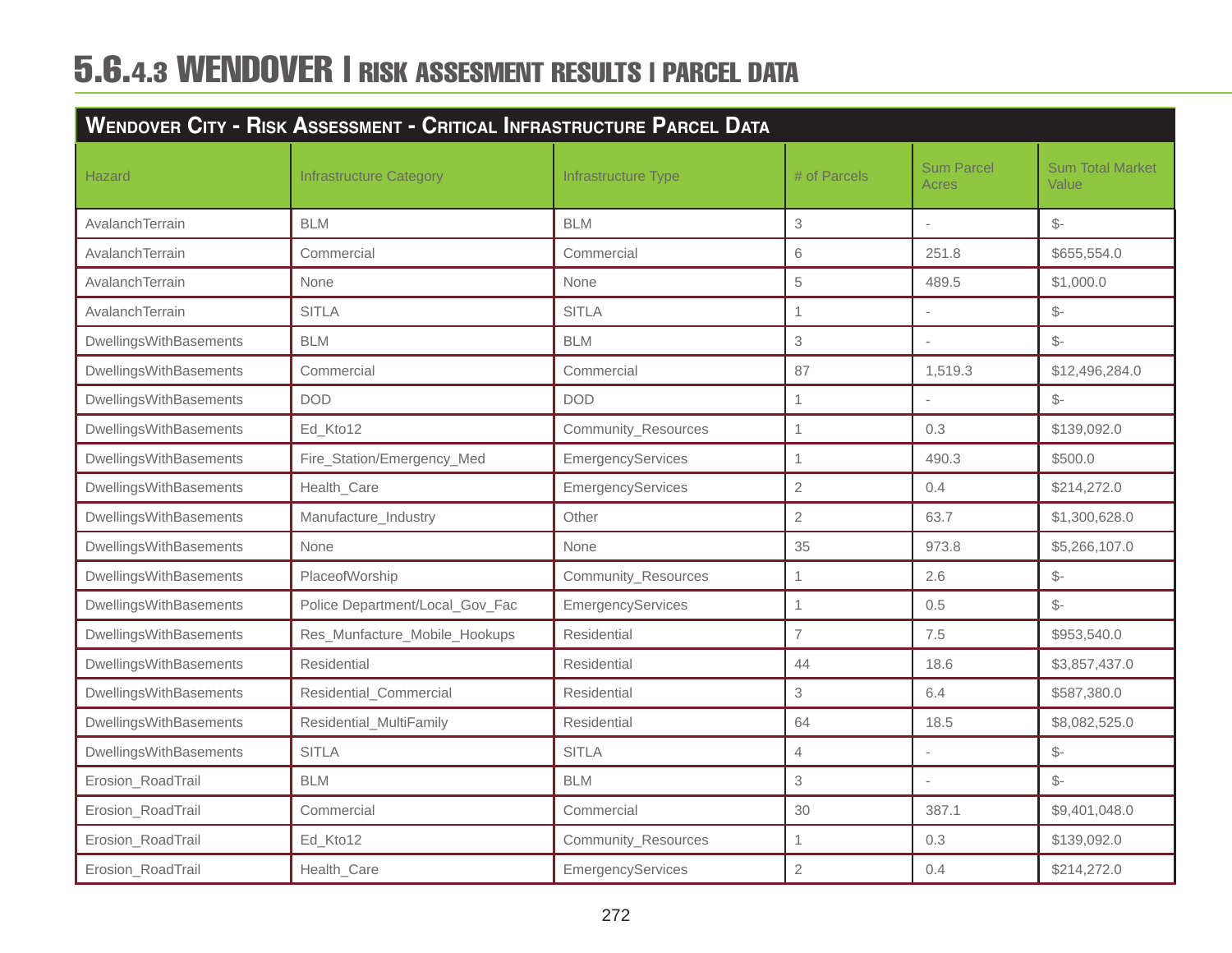# 5.6.4.3 WENDOVER | RISK ASSESMENT RESULTS | PARCEL DATA

| <b>WENDOVER CITY - RISK ASSESSMENT - CRITICAL INFRASTRUCTURE PARCEL DATA</b> |                                |                     |                |                            |                                  |
|------------------------------------------------------------------------------|--------------------------------|---------------------|----------------|----------------------------|----------------------------------|
| <b>Hazard</b>                                                                | <b>Infrastructure Category</b> | Infrastructure Type | # of Parcels   | <b>Sum Parcel</b><br>Acres | <b>Sum Total Market</b><br>Value |
| Erosion_RoadTrail                                                            | Manufacture_Industry           | Other               | $\mathbf{1}$   | 9.0                        | \$393,955.0                      |
| Erosion_RoadTrail                                                            | None                           | None                | 16             | 524.3                      | \$112,375.0                      |
| Erosion_RoadTrail                                                            | PlaceofWorship                 | Community_Resources | $\mathbf{1}$   | 2.6                        | $S-$                             |
| Erosion_RoadTrail                                                            | Res_Munfacture_Mobile_Hookups  | Residential         | 3              | 0.7                        | \$390,871.0                      |
| Erosion_RoadTrail                                                            | Residential                    | Residential         | 43             | 18.5                       | \$3,824,877.0                    |
| Erosion_RoadTrail                                                            | Residential_Commercial         | Residential         | $\overline{2}$ | 4.8                        | \$542,740.0                      |
| Erosion_RoadTrail                                                            | Residential_MultiFamily        | Residential         | 12             | 10.8                       | \$7,362,544.0                    |
| Erosion_RoadTrail                                                            | <b>SITLA</b>                   | <b>SITLA</b>        | $\mathbf{1}$   | $\overline{\phantom{a}}$   | $\mathcal{S}$ -                  |
| FEMA_FloodZone                                                               | Commercial                     | Commercial          | 22             | 282.8                      | \$8,232,297.0                    |
| FEMA_FloodZone                                                               | Ed_Kto12                       | Community_Resources | 6              | 16.6                       | \$139,592.0                      |
| FEMA_FloodZone                                                               | Health_Care                    | EmergencyServices   | $\overline{2}$ | 0.4                        | \$214,272.0                      |
| FEMA_FloodZone                                                               | None                           | None                | 18             | 103.7                      | \$4,743,856.0                    |
| FEMA_FloodZone                                                               | PlaceofWorship                 | Community_Resources | $\mathbf{2}$   | 4.1                        | $\mathcal{S}$ -                  |
| FEMA_FloodZone                                                               | Post_Office                    | LocalGovernment     | $\mathbf{1}$   | 0.3                        | \$205,194.0                      |
| FEMA_FloodZone                                                               | Res_Munfacture_Mobile_Hookups  | Residential         | 36             | 6.9                        | \$2,374,016.0                    |
| FEMA_FloodZone                                                               | Residential                    | Residential         | 86             | 18.9                       | \$4,990,801.0                    |
| FEMA_FloodZone                                                               | Residential_Commercial         | <b>Residential</b>  | $\mathbf{1}$   | 0.5                        | \$417,991.0                      |
| FEMA_FloodZone                                                               | Residential MultiFamily        | Residential         | 21             | 14.5                       | \$9,170,055.0                    |
| Flood_SoilsPurdue                                                            | Commercial                     | Commercial          | 58             | 1,130.3                    | \$3,422,375.0                    |
| Flood_SoilsPurdue                                                            | <b>DOD</b>                     | <b>DOD</b>          | 1              |                            | $\mathcal{S}$ -                  |
| Flood_SoilsPurdue                                                            | Fire_Station/Emergency_Med     | EmergencyServices   | $\mathbf{1}$   | 490.3                      | \$500.0                          |
| Flood_SoilsPurdue                                                            | Manufacture_Industry           | Other               | $\sqrt{2}$     | 63.7                       | \$1,300,628.0                    |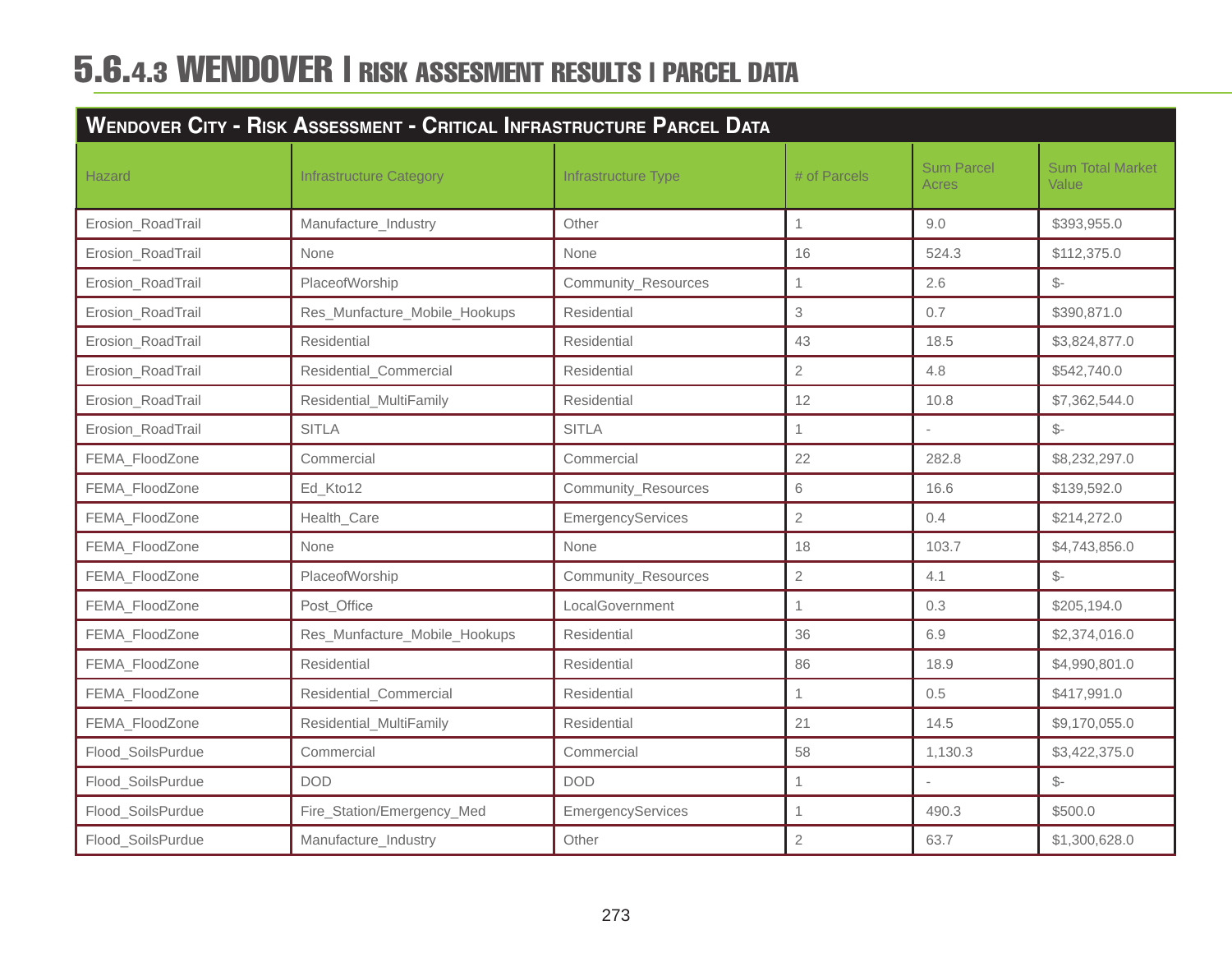# 5.6.4.3 WENDOVER | RISK ASSESMENT RESULTS | PARCEL DATA

| <b>WENDOVER CITY - RISK ASSESSMENT - CRITICAL INFRASTRUCTURE PARCEL DATA</b> |                                 |                     |                |                            |                                  |
|------------------------------------------------------------------------------|---------------------------------|---------------------|----------------|----------------------------|----------------------------------|
| <b>Hazard</b>                                                                | <b>Infrastructure Category</b>  | Infrastructure Type | # of Parcels   | <b>Sum Parcel</b><br>Acres | <b>Sum Total Market</b><br>Value |
| Flood_SoilsPurdue                                                            | None                            | None                | 21             | 568.8                      | \$5,154,732.0                    |
| Flood_SoilsPurdue                                                            | Police Department/Local_Gov_Fac | EmergencyServices   | $\overline{1}$ | 0.5                        | $S-$                             |
| Flood_SoilsPurdue                                                            | Res_Munfacture_Mobile_Hookups   | Residential         | $\overline{4}$ | 6.8                        | \$562,669.0                      |
| Flood_SoilsPurdue                                                            | Residential                     | Residential         |                | 0.2                        | \$32,560.0                       |
| Flood_SoilsPurdue                                                            | Residential_Commercial          | Residential         | $\mathbf{2}$   | 5.9                        | \$169,389.0                      |
| Flood_SoilsPurdue                                                            | Residential_MultiFamily         | Residential         | 52             | 7.7                        | \$719,981.0                      |
| Flood_SoilsPurdue                                                            | <b>SITLA</b>                    | <b>SITLA</b>        | $\overline{2}$ | ٠                          | $\mathcal{S}$ -                  |
| Flood_Wetland_Riparian                                                       | <b>BLM</b>                      | <b>BLM</b>          | $\overline{2}$ | $\overline{\phantom{a}}$   | $\frac{2}{2}$                    |
| Flood_Wetland_Riparian                                                       | Commercial                      | Commercial          | $\overline{2}$ | 4.3                        | $\frac{2}{2}$                    |
| Flood_Wetland_Riparian                                                       | None                            | None                | 9              | 1,753.9                    | \$100,500.0                      |
| Flood_Wetland_Riparian                                                       | <b>SITLA</b>                    | <b>SITLA</b>        | $\sqrt{2}$     |                            | $\mathcal{S}$ -                  |
| SteepSlope                                                                   | <b>BLM</b>                      | <b>BLM</b>          | 3              |                            | $S-$                             |
| SteepSlope                                                                   | Commercial                      | Commercial          | 11             | 323.0                      | \$6,485,210.0                    |
| SteepSlope                                                                   | Manufacture_Industry            | Other               | 1              | 9.0                        | \$393,955.0                      |
| SteepSlope                                                                   | None                            | None                | 6              | 504.7                      | \$92,817.0                       |
| SteepSlope                                                                   | Residential_Commercial          | Residential         |                | 4.2                        | \$124,749.0                      |
| SteepSlope                                                                   | <b>SITLA</b>                    | <b>SITLA</b>        | 1              | $\overline{\phantom{a}}$   | $\frac{2}{2}$                    |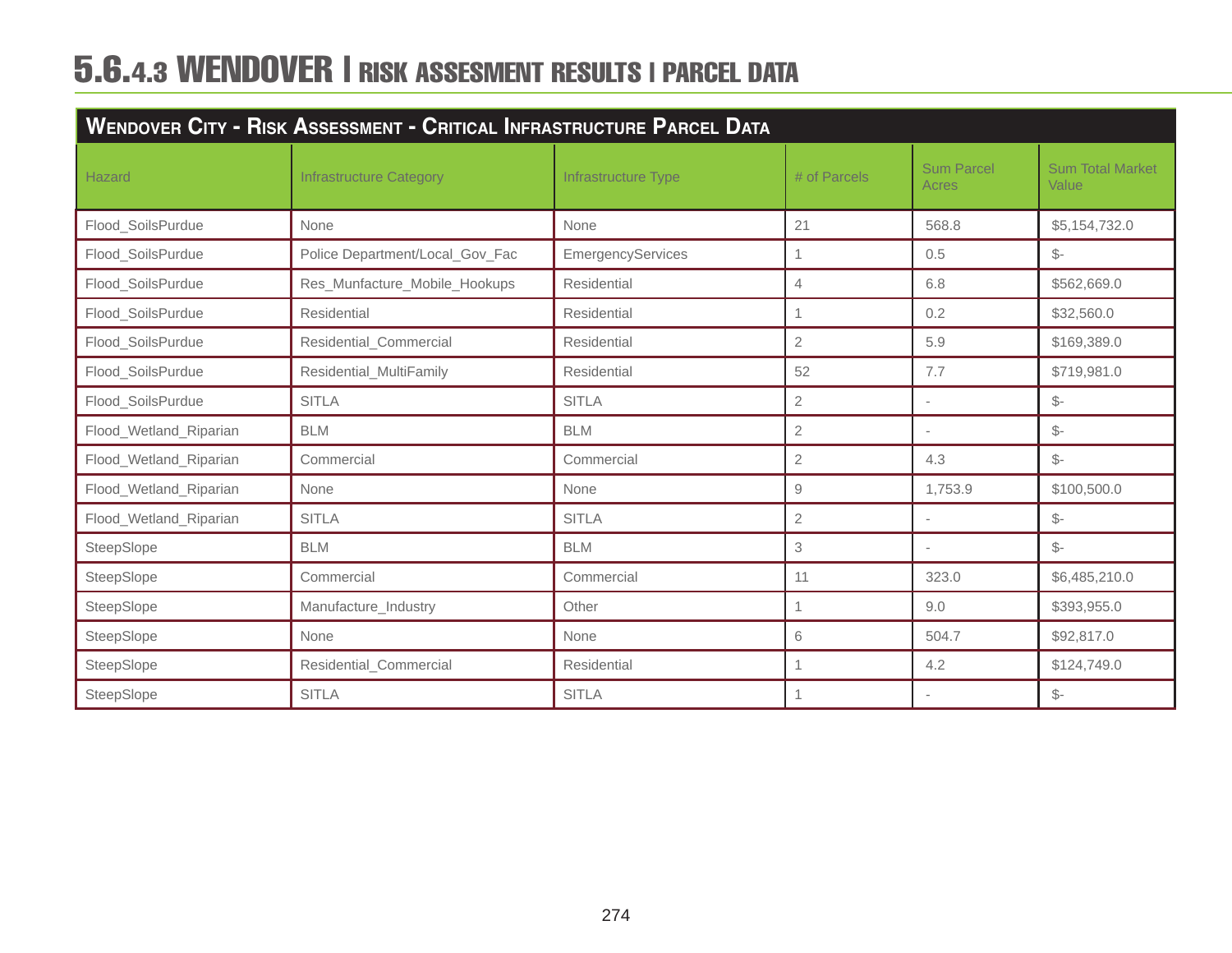# 5.6.4.4 WENDOVER | RISK ASSESMENT RESULTS | LINE DATA

| WENDOVER CITY - RISK ASSESSMENT - CRITICAL INFRASTRUCTURE LINE DATA |                                |                                  |                |                                             |  |
|---------------------------------------------------------------------|--------------------------------|----------------------------------|----------------|---------------------------------------------|--|
| <b>HAZARD</b>                                                       | <b>INFRASTRUCTURE CATEGORY</b> | <b>INFRASTRUCTURE TYPE</b>       | # OF SEGMENTS  | <b>SUM SEGMENT</b><br><b>LENGTH (MILES)</b> |  |
| AvalanchTerrain                                                     | Natural                        | StreamRiver_Ephemeral            | $\mathbf{1}$   | 0.8                                         |  |
| AvalanchTerrain                                                     | Transportation                 | Road                             | $\mathbf{1}$   | 0.4                                         |  |
| DwellingsWithBasements                                              | Natural                        | StreamRiver_Ephemeral            | 25             | 4.2                                         |  |
| DwellingsWithBasements                                              | Transportation                 | Road                             | 126            | 19.9                                        |  |
| DwellingsWithBasements                                              | Transportation                 | Road A                           | 23             | 8.2                                         |  |
| DwellingsWithBasements                                              | Transportation                 | Road_B                           | 1              | 0.0                                         |  |
| DwellingsWithBasements                                              | Transportation                 | Road_C                           | 26             | 3.7                                         |  |
| DwellingsWithBasements                                              | Transportation                 | Road <sub>D</sub>                | $\overline{4}$ | 0.2                                         |  |
| DwellingsWithBasements                                              | Transportation                 | Road <sub>X</sub>                | $\mathbf{1}$   | 0.5                                         |  |
| DwellingsWithBasements                                              | Water                          | Canal_ArtificialPath             | $\overline{2}$ | 0.1                                         |  |
| DwellingsWithBasements                                              | Water                          | Canal_Ditch                      | $\overline{4}$ | 1.6                                         |  |
| DwellingsWithBasements                                              | Water                          | Connector                        | $\overline{2}$ | 0.2                                         |  |
| DwellingsWithBasements                                              | Water                          | Pipeline_GeneralCase_Underground | $\overline{2}$ | 0.9                                         |  |
| Erosion_RoadTrail                                                   | Natural                        | StreamRiver_Ephemeral            | $\overline{4}$ | 1.8                                         |  |
| Erosion_RoadTrail                                                   | Transportation                 | Road                             | 28             | 6.9                                         |  |
| Erosion_RoadTrail                                                   | Transportation                 | Road_A                           | $\mathcal G$   | 3.1                                         |  |
| Erosion_RoadTrail                                                   | Transportation                 | Road <sub>C</sub>                | 14             | 1.1                                         |  |
| Erosion_RoadTrail                                                   | Transportation                 | Road_D                           | $\overline{4}$ | 0.2                                         |  |
| Erosion_RoadTrail                                                   | Water                          | Connector                        | $\mathbf{1}$   | 0.0                                         |  |
| Erosion_RoadTrail                                                   | Water                          | Pipeline_GeneralCase_Underground | 1              | 0.0                                         |  |
| FEMA_FloodZone                                                      | Natural                        | StreamRiver_Ephemeral            | 1              | 0.1                                         |  |
| FEMA_FloodZone                                                      | Transportation                 | Road                             | 16             | 2.1                                         |  |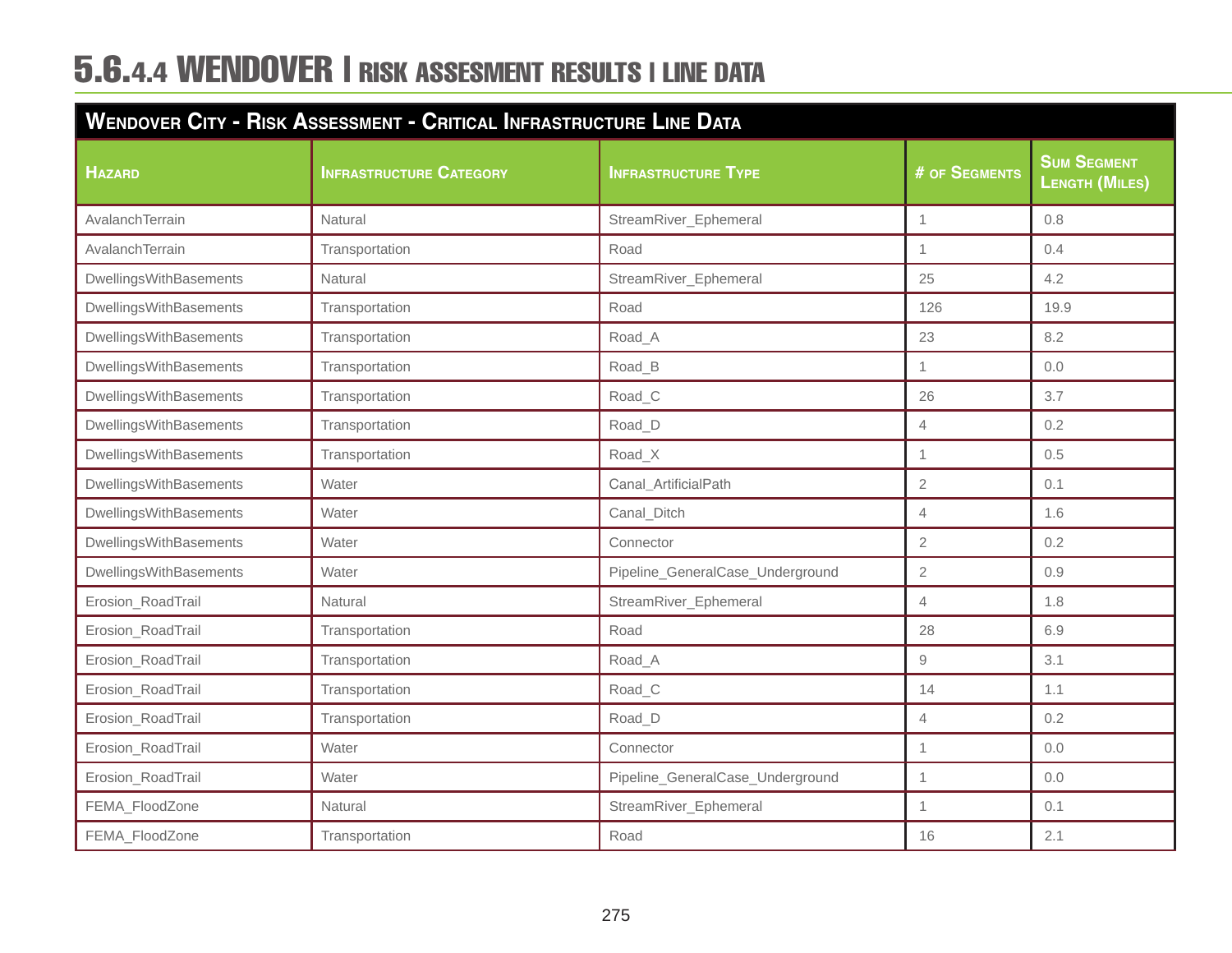# 5.6.4.4 WENDOVER | RISK ASSESMENT RESULTS | LINE DATA

| WENDOVER CITY - RISK ASSESSMENT - CRITICAL INFRASTRUCTURE LINE DATA |                                |                                  |                      |                                      |  |  |  |
|---------------------------------------------------------------------|--------------------------------|----------------------------------|----------------------|--------------------------------------|--|--|--|
| <b>HAZARD</b>                                                       | <b>INFRASTRUCTURE CATEGORY</b> | <b>INFRASTRUCTURE TYPE</b>       | <b># OF SEGMENTS</b> | <b>SUM SEGMENT</b><br>LENGTH (MILES) |  |  |  |
| FEMA_FloodZone                                                      | Transportation                 | Road_A                           | 12                   | 2.7                                  |  |  |  |
| FEMA_FloodZone                                                      | Transportation                 | Road_C                           | 71                   | 4.4                                  |  |  |  |
| FEMA_FloodZone                                                      | Water                          | Connector                        | $\overline{2}$       | 0.2                                  |  |  |  |
| Flood_SoilsPurdue                                                   | Natural                        | StreamRiver_Ephemeral            | $\overline{2}$       | 0.6                                  |  |  |  |
| Flood_SoilsPurdue                                                   | Transportation                 | Road                             | 85                   | 8.2                                  |  |  |  |
| Flood_SoilsPurdue                                                   | Transportation                 | Road_A                           | 13                   | 6.2                                  |  |  |  |
| Flood_SoilsPurdue                                                   | Transportation                 | Road_C                           | 12                   | 2.6                                  |  |  |  |
| Flood_SoilsPurdue                                                   | Water                          | Canal_Ditch                      | $\overline{2}$       | 1.4                                  |  |  |  |
| Flood_SoilsPurdue                                                   | Water                          | Connector                        | $\mathbf 1$          | 0.1                                  |  |  |  |
| Flood_SoilsPurdue                                                   | Water                          | Pipeline_GeneralCase_Underground | 1                    | 0.8                                  |  |  |  |
| Flood_Wetland_Riparian                                              | Natural                        | StreamRiver_Ephemeral            | 3                    | 1.7                                  |  |  |  |
| Flood_Wetland_Riparian                                              | Transportation                 | Road                             | 5                    | 2.6                                  |  |  |  |
| Flood_Wetland_Riparian                                              | Water                          | Canal_ArtificialPath             | 3                    | 2.6                                  |  |  |  |
| Flood_Wetland_Riparian                                              | Water                          | Canal_Pond Ditch                 | $\mathbf{1}$         | 0.9                                  |  |  |  |
| Flood_Wetland_Riparian                                              | Water                          | Connector                        | $\overline{2}$       | 0.1                                  |  |  |  |
| SteepSlope                                                          | Natural                        | StreamRiver_Ephemeral            | 1                    | 0.8                                  |  |  |  |
| SteepSlope                                                          | Transportation                 | Road                             | 5                    | 2.7                                  |  |  |  |
| SteepSlope                                                          | Transportation                 | Road A                           | 5                    | 2.6                                  |  |  |  |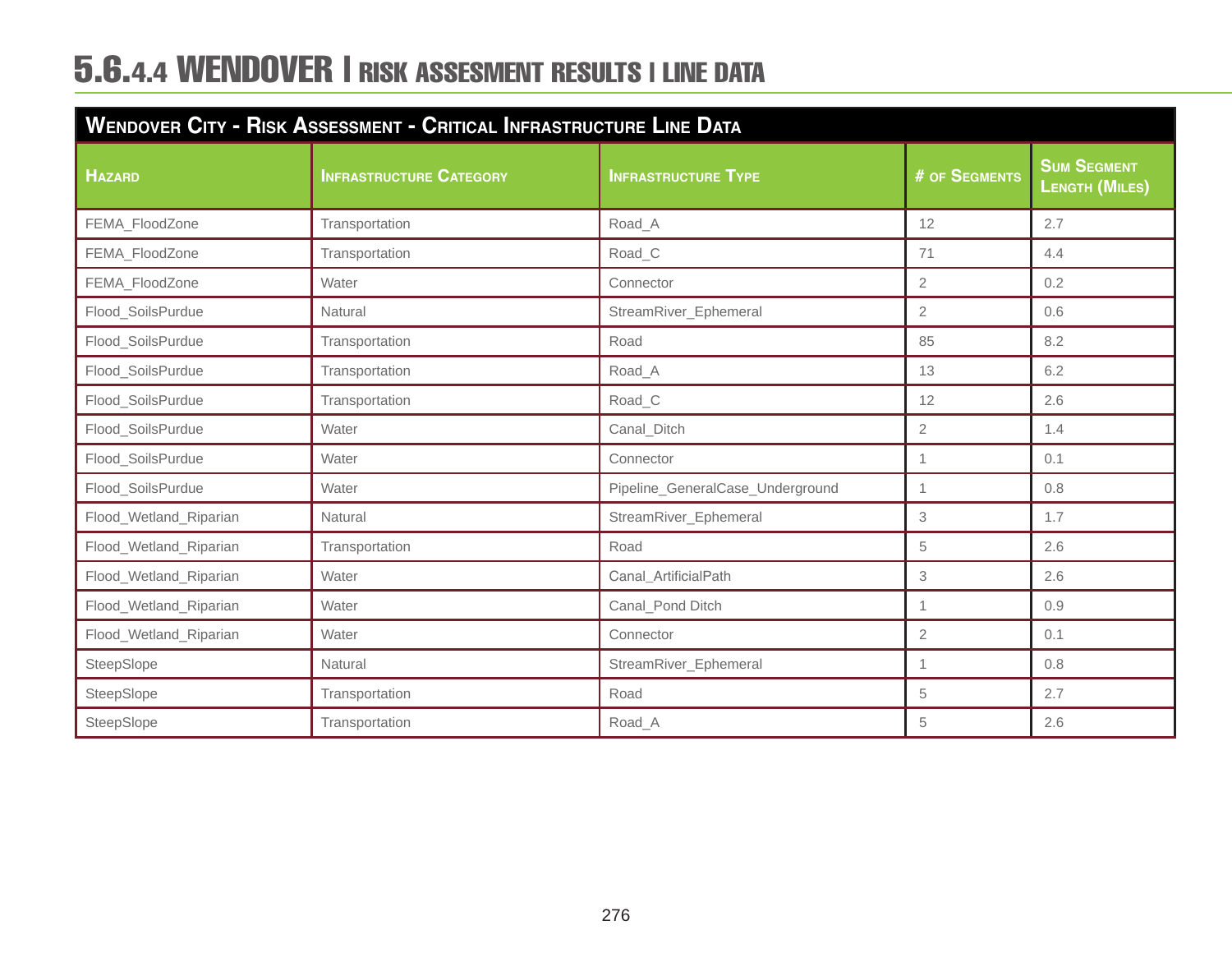# 5.6.4.5 WENDOVER | RISK ASSESMENT RESULTS | AREA DATA

| <b>WENDOVER CITY - RISK ASSESSMENT - CRITICAL INFRASTRUCTURE AREAS DATA</b> |                                |                                |                |                                |  |  |  |
|-----------------------------------------------------------------------------|--------------------------------|--------------------------------|----------------|--------------------------------|--|--|--|
| <b>HAZARD</b>                                                               | <b>INFRASTRUCTURE CATEGORY</b> | <b>INFRASTRUCTURE TYPE</b>     | # OF SEGMENTS  | <b>SUM OF AREAS</b><br>(ACRES) |  |  |  |
| AvalanchTerrain                                                             | Agricultural                   | GrazingAllotment               | $\mathbf{1}$   | 73,094.5                       |  |  |  |
| AvalanchTerrain                                                             | Natural                        | Wetland                        | $\overline{1}$ | 6.4                            |  |  |  |
| AvalanchTerrain                                                             | Water                          | RetailCulinaryWaterServiceArea | 1              | 4,026.1                        |  |  |  |
| DwellingsWithBasements                                                      | Agricultural                   | GrazingAllotment               | 1              | 73,094.5                       |  |  |  |
| DwellingsWithBasements                                                      | Natural                        | LakePond_Perennial             | $\overline{1}$ | 0.1                            |  |  |  |
| DwellingsWithBasements                                                      | Natural                        | Reservoir_Treatment            | 3              | 22.3                           |  |  |  |
| DwellingsWithBasements                                                      | Natural                        | Wetland                        | 8              | 314.5                          |  |  |  |
| DwellingsWithBasements                                                      | Transportation                 | Airport_WRAP                   | $\overline{2}$ | 1,409.5                        |  |  |  |
| DwellingsWithBasements                                                      | Water                          | RetailCulinaryWaterServiceArea | 1              | 4,026.1                        |  |  |  |
| Erosion_RoadTrail                                                           | Agricultural                   | GrazingAllotment               | 1              | 73,094.5                       |  |  |  |
| Erosion_RoadTrail                                                           | Natural                        | Wetland                        | $\overline{2}$ | 19.3                           |  |  |  |
| Erosion_RoadTrail                                                           | Water                          | RetailCulinaryWaterServiceArea | $\mathbf{1}$   | 4,026.1                        |  |  |  |
| FEMA_FloodZone                                                              | Agricultural                   | GrazingAllotment               | $\mathbf{1}$   | 73,094.5                       |  |  |  |
| FEMA_FloodZone                                                              | Water                          | RetailCulinaryWaterServiceArea | $\mathbf{1}$   | 4,026.1                        |  |  |  |
| Flood_SoilsPurdue                                                           | Agricultural                   | GrazingAllotment               | 1              | 73,094.5                       |  |  |  |
| Flood_SoilsPurdue                                                           | Natural                        | LakePond_Perennial             | $\overline{1}$ | 0.1                            |  |  |  |
| Flood_SoilsPurdue                                                           | Natural                        | Reservoir_Treatment            | 1              | 13.3                           |  |  |  |
| Flood_SoilsPurdue                                                           | Natural                        | Wetland                        | 3              | 25.6                           |  |  |  |
| Flood_SoilsPurdue                                                           | Transportation                 | Airport_WRAP                   | $\overline{2}$ | 1,409.5                        |  |  |  |
| Flood_SoilsPurdue                                                           | Water                          | RetailCulinaryWaterServiceArea | 1              | 4,026.1                        |  |  |  |
| Flood_Wetland_Riparian                                                      | Agricultural                   | GrazingAllotment               | 1              | 73,094.5                       |  |  |  |
| Flood_Wetland_Riparian                                                      | Natural                        | LakePond_Perennial             |                | 9.8                            |  |  |  |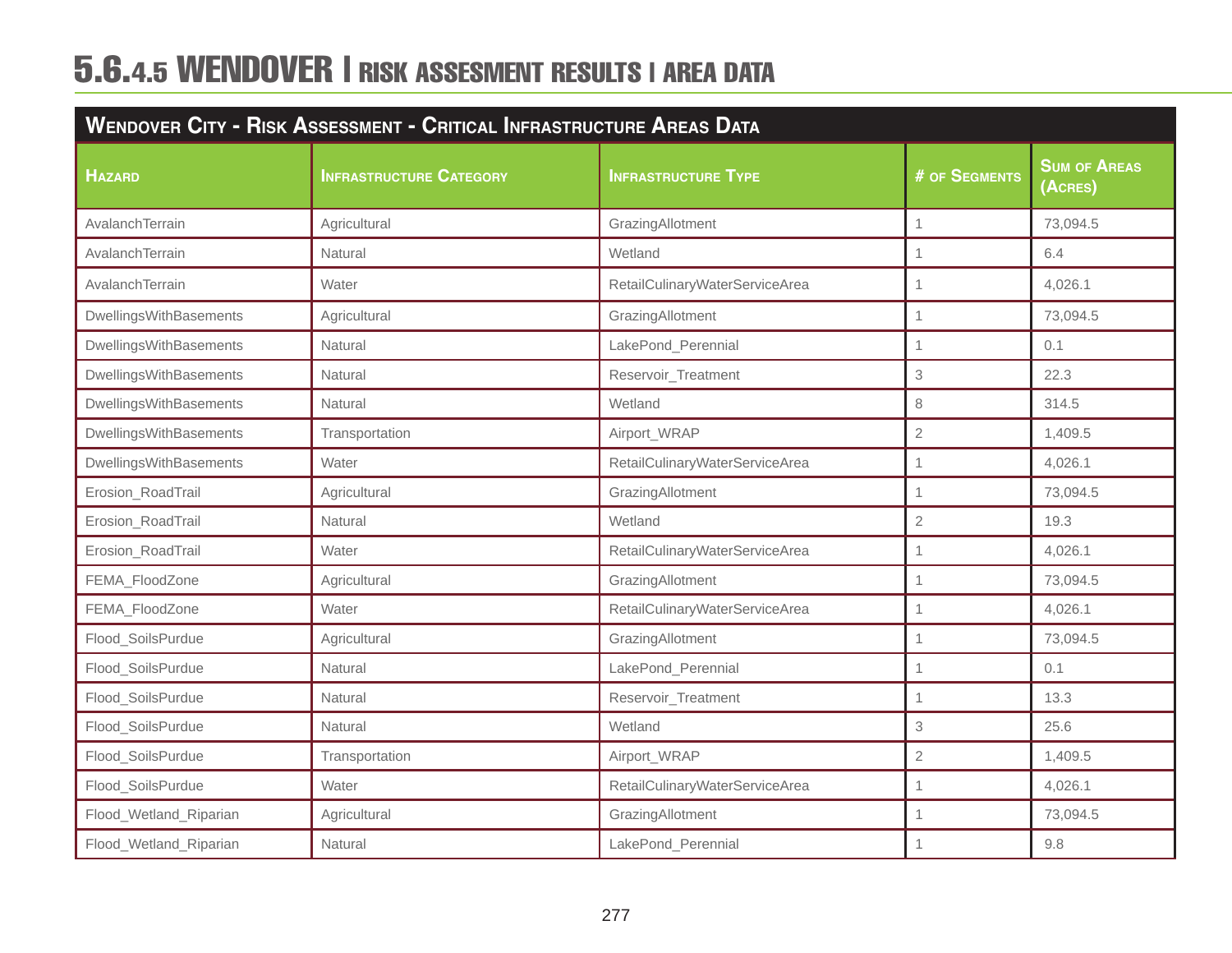# 5.6.4.5 WENDOVER | RISK ASSESMENT RESULTS | AREA DATA

| WENDOVER CITY - RISK ASSESSMENT - CRITICAL INFRASTRUCTURE AREAS DATA |                                |                                |               |                                |  |  |  |
|----------------------------------------------------------------------|--------------------------------|--------------------------------|---------------|--------------------------------|--|--|--|
| <b>HAZARD</b>                                                        | <b>INFRASTRUCTURE CATEGORY</b> | <b>INFRASTRUCTURE TYPE</b>     | # OF SEGMENTS | <b>SUM OF AREAS</b><br>(ACRES) |  |  |  |
| Flood_Wetland_Riparian                                               | Natural                        | Reservoir_Evaporator           |               | 4,678.1                        |  |  |  |
| Flood_Wetland_Riparian                                               | Natural                        | Reservoir_Treatment            | 6             | 35.1                           |  |  |  |
| Flood Wetland Riparian                                               | Natural                        | Wetland                        | 17            | 836.1                          |  |  |  |
| Flood_Wetland_Riparian                                               | Transportation                 | Airport_WRAP                   |               | 1,320.7                        |  |  |  |
| Flood_Wetland_Riparian                                               | Water                          | RetailCulinaryWaterServiceArea |               | 4,026.1                        |  |  |  |
| SteepSlope                                                           | Agricultural                   | GrazingAllotment               |               | 73,094.5                       |  |  |  |
| SteepSlope                                                           | Natural                        | Wetland                        |               | 19.3                           |  |  |  |
| SteepSlope                                                           | Water                          | RetailCulinaryWaterServiceArea |               | 4,026.1                        |  |  |  |